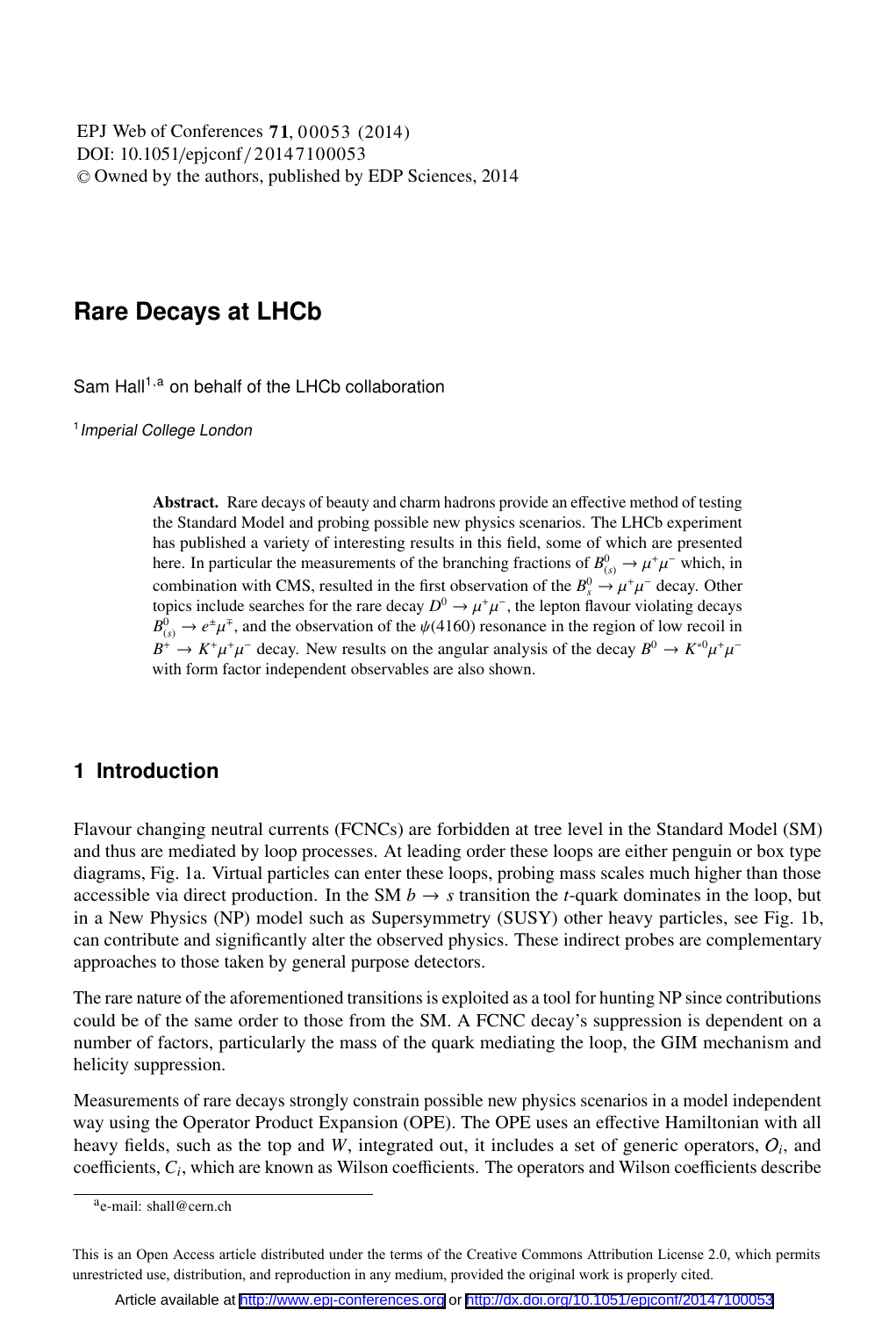

Figure 1: Feynman diagrams showing examples of the  $b \rightarrow s$  FCNC in the (a) SM and (b) SUSY particles mediating the (top) penguin, (bottom) box loops.

long and short distance interactions respectively, for a  $b \rightarrow s(d)$  transition the effective Hamiltonian is:

$$
\mathcal{H}_{\text{eff}} \approx -\frac{4G_F}{\sqrt{2}} V_{tb} V_{ts(d)}^* \frac{e^2}{16\pi^2} \sum_{i=7,9,10,S,P} (C_i O_i + C_i O_i') + \text{h.c.}.
$$
 (1)

In the SM the process is sensitive to the Wilson coefficients  $C_7$ , the photonic penguin,  $C_9$ , the vector mediated dilepton-penguin, and *C*<sup>10</sup> which is the axial-vector mediated dilepton-penguin. The scalar,  $C_S$ , and pseudoscalar,  $C_P$ , transitions are also included but are suppressed by  $m_\ell m_b/m_W^2$ . The helicity state disfavoured by the SM is denoted by  $O_i'$  and  $C_i'$ , these are vanishingly small.

Wilson coefficients are accessible both by measuring branching fractions and angular observables of decaying mesons. Since each Wilson coefficient describes a particular interaction, placing limits on them constrains NP contributions in that process.

Branching fraction measurements and angular distributions of decaying mesons (with interesting helicity structures) lead to direct constraints on all the involved coefficients, and thus potential NP models.

### **1.1 The LHCb detector**

The LHCb experiment is located on the LHC accelerator at CERN and is supplied with *pp* collisions at  $\sqrt{s}$  = 7(8) TeV in 2011(2012). A large  $b\bar{b}$  cross-section at these energies in the LHCb acceptance region,  $\sigma(b\bar{b}) = (75.3 \pm 14.0)$  μb, [1] means there is an unprecedented number of *b*-meson and baryon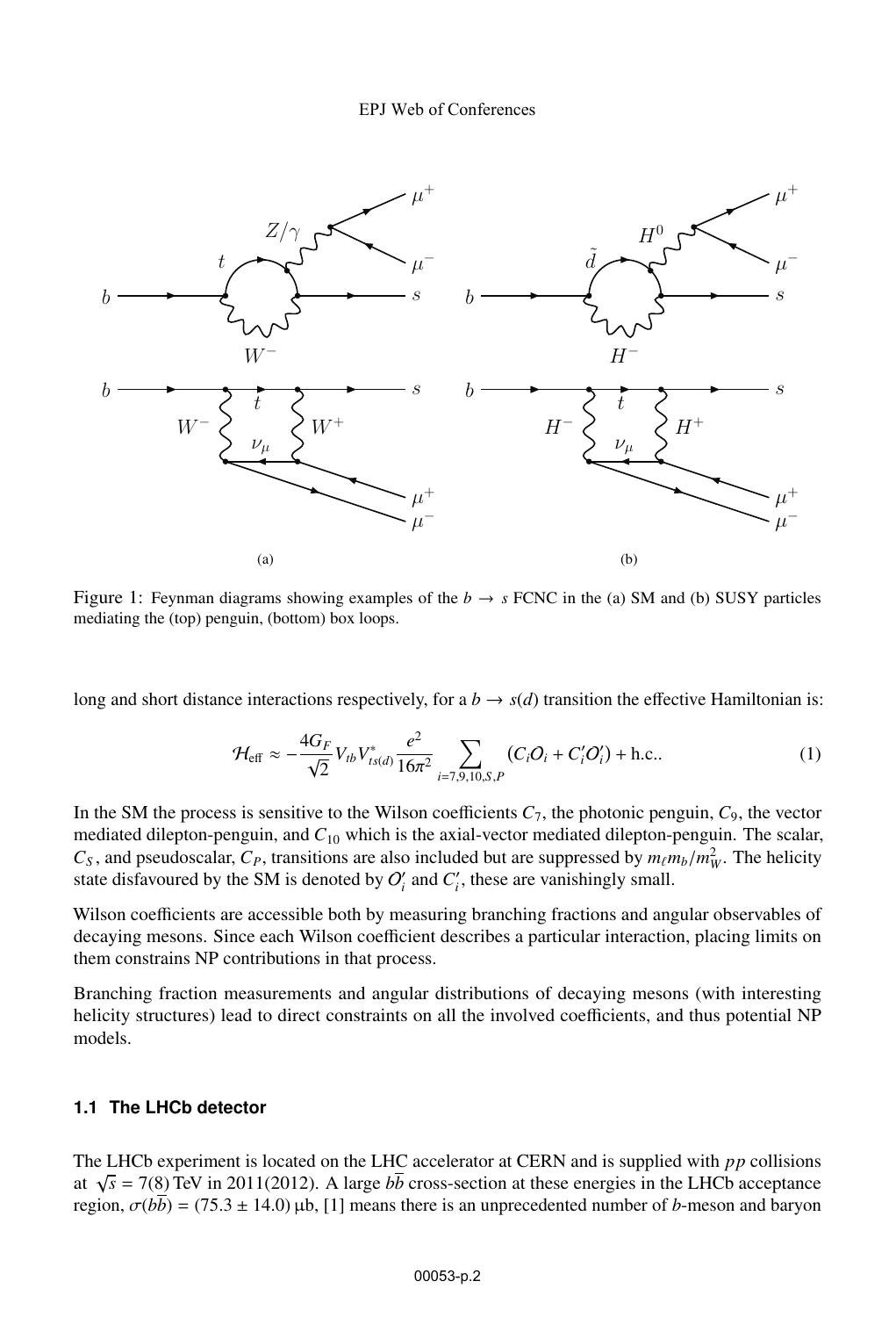decays to be analysed. On the other hand, understanding the complex event structure in *pp* collisions is challenging.

The LHCb detector is a single-arm forward spectrometer covering the pseudorapidity range  $2 < \eta < 5$ designed for the study of particles containing *b* or *c* quarks. In order to do this effectively the detector is equipped with two Ring Imaging CHerenkov (RICH) detectors. The RICH detectors together with tracking stations, calorimeters and muon chambers gives LHCb excellent particle identification capabilities over the momentum range 1 to  $100 \text{ GeV}/c$ . For example, the muon identification efficiency is 97% for only a 1 to 3% misidentification rate, and the kaon identification is 95% for only a 5% pion misidentification probability. A silicon-strip VErtex LOcator, VELO, provides high precision track measurements close to the interaction point, giving an impact parameter resolution of 20 μm for tracks with large transverse momentum. A full description of the LHCb detector is given in Ref. [2].

# **2 Searches for very rare and forbidden decays**

Comparable strategies are employed in all rare decay analyses. Signal and normalization candidates are selected by a hardware trigger and subsequent software triggers [3]. Triggers require that there are high  $p<sub>T</sub>$  tracks in an event, and a well defined displaced secondary vertex with reference to the primary vertex defined by the *pp* collision. Muons in the decay are must register hits in the muon systems.

The complex event structure of *pp* collisions and the rarity of these events leads to the use of advanced analytical techniques such as multivariate selections. Boosted Decision Trees (BDTs) are the type of favoured multivariate classifier used in these analyses, they are trained to differentiate between signal and background candidates. Input variables are a variety of geometric and kinematic variables. Most background removal is done by placing a cut on the output of the BDT discriminant.

# 2.1 Analysis of the very rare decay  $\mathbf{B}^0_\text{\tiny (S)} \to \mu^+\mu^-$

The decays  $B_s^0 \to \mu^+\mu^-$  and  $B^0 \to \mu^+\mu^-$  are well motivated by theory and LHCb offers an excellent arena to search for them. The decay  $B_s^0 \to \mu^+\mu^-$  is heavily suppressed in the SM because it is an FCNC, Fig. 1a, and helicity suppressed decays. The  $B^0 \to \mu^+ \mu^-$  decay is further disfavoured because the FCNC is a  $b \to d$  transition, and is therefore rarer by approximately a factor of  $|V_{td}/V_{ts}|^2$  in the SM.

There are precise predictions for the branching fraction of these decays in the SM [4]:

$$
\mathcal{B}(B_s^0 \to \mu^+ \mu^-) = (3.23 \pm 0.27) \times 10^{-9}, \n\mathcal{B}(B^0 \to \mu^+ \mu^-) = (1.07 \pm 0.10) \times 10^{-10}.
$$
\n(2)

Here, branching fraction uncertainties are dominated by the  $B<sub>s</sub>$  decay constant and the relevant CKM matrix elements.

New scalar, pseudoscalar, and axial-vector particles can all contribute to the loop amplitude; although the axial-vector is helicity suppressed. This would be observed as a deviation in the branching fraction from the SM predictions in Eq. 2. These decays are particularly sensitive to supersymmetry for two main reasons: firstly a neutral Higgs lifts the helicity supression; and secondly the branching fraction is proportional to tan<sup>6</sup> β, where tan β is the ratio of vacuum expectations values of the up and down components of the SUSY Higgs doublet.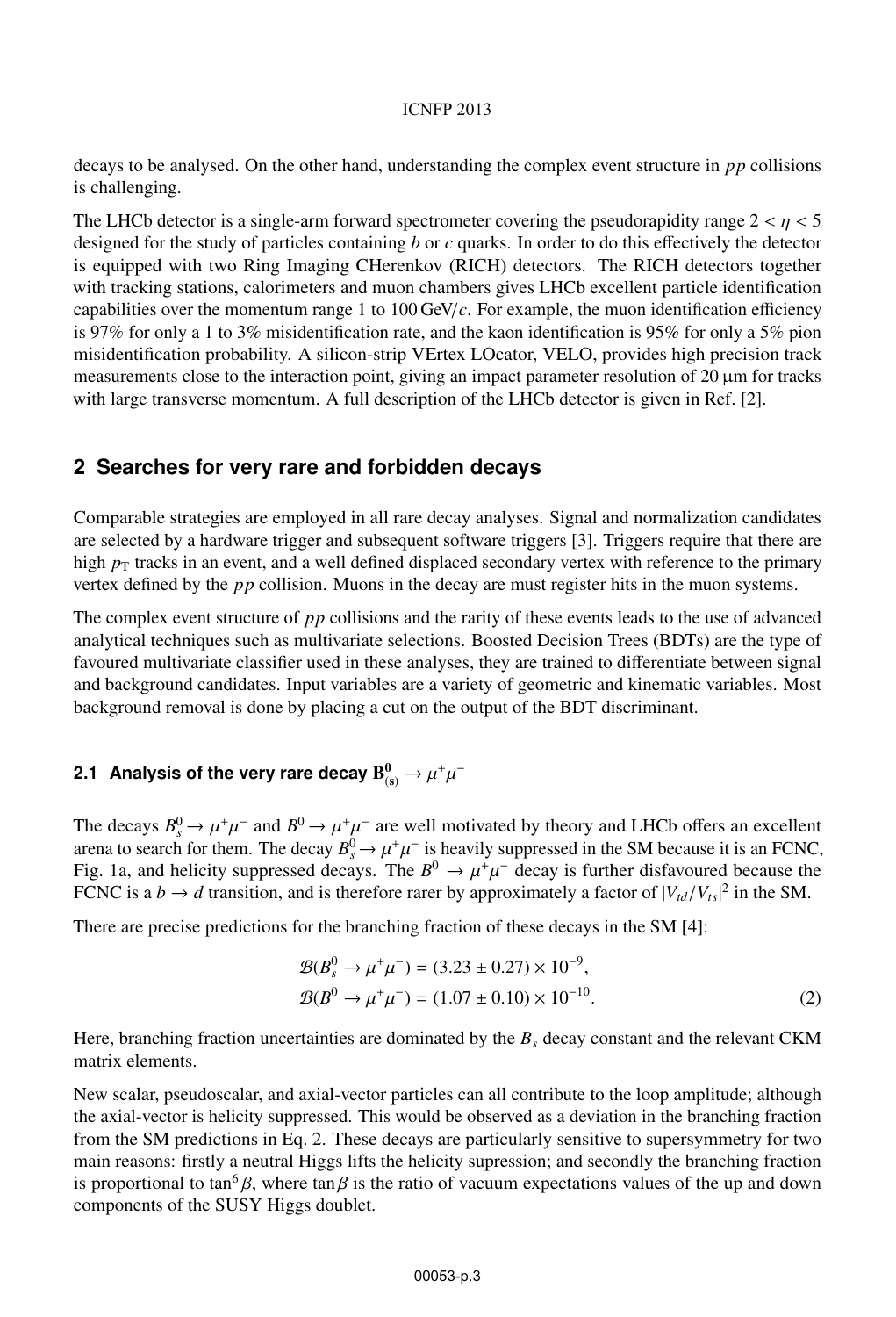

Figure 2: Distributions in bins of the BDT classifier for signal-proxy  $B_1^0(s)$   $\gt$  *hh'*( $h^j$ ) =  $\pi^{\pm}$ ,  $K^{\pm}$ ) candidates and for events in the mass sidebands [7]. The signal response is linear whereas the background sample response drops as the BDT value increases.

The ratio of the branching fractions of the decays  $B_s^0 \to \mu^+\mu^-$  and  $B^0 \to \mu^+\mu^-$  leads to some uncertainties being cancelled:

$$
\frac{\mathcal{B}(B_s^0 \to \mu^+ \mu^-)}{\mathcal{B}(B^0 \to \mu^+ \mu^-)} = 30.35 (1 \pm 0.06 \pm 2\sigma_{f_{s/d}}),
$$
\n(3)

here  $\sigma_{f_{sd}}$  is the relative error of  $f_{B_s}/f_{B_d}$  [4]. This is also a very precise test of the Minimal Flavour Violation, MFV, scenario which assumes that the flavour structure BSM is the same as in the SM, and would therefore be an interesting future measurement for the LHCb upgrade.

Dominant backgrounds for  $B^0_{(s)} \to \mu^+\mu^-$  are of the form  $b\bar{b} \to X\mu\mu$ , caused when a  $b\bar{b}$  pair hadronizes separately and decays into final states containing muons appearing to point to a common secondary vertex. Analysis of the decays  $B_{(s)}^0 \to \mu^+\mu^-$  features two multivariate classifiers. The first, described in Ref. [5], efficiently removes background contamination from  $b\bar{b} \rightarrow X\mu\mu$  leaving signal efficiency high. Remaining candidates are binned according to the result of the second discriminant thus allowing access to signal candidates that would be removed by a simple cut. The second BDT includes the input variables: *B* candidate decay time, *IP* and  $p_T$ ; the minimum  $\chi^2_{IP}$  of the two muons with respect to any PV; the distance of closest approach between the two muons; and the cosine of the angle between the muon momentum in the dimuon rest frame and the vector perpendicular to both the B candidate momentum and the beam axis. Moreover two different measures for the isolation of signal candidates are included: the number of good two-track vertices a muon can make with other tracks in the event; and the *B* candidate isolation, introduced in Ref. [6]. The signal efficiency is linear with the value of the BDT cut but the background efficiency drops, Fig. 2. A simultaneous fit is then performed to all bins and the total signal yield extracted.

In the final selection combinatorial background dominates around the  $B_s^0$  mass, but peaking background from  $B^0(s)$  > *hh'*, where both hadrons are misidentified as muons. A wrong mass hypothesis here induces a displacement to lower mass and hence only the  $B^0$  mass window is affected. This adds to the challenge of understanding the latter decay.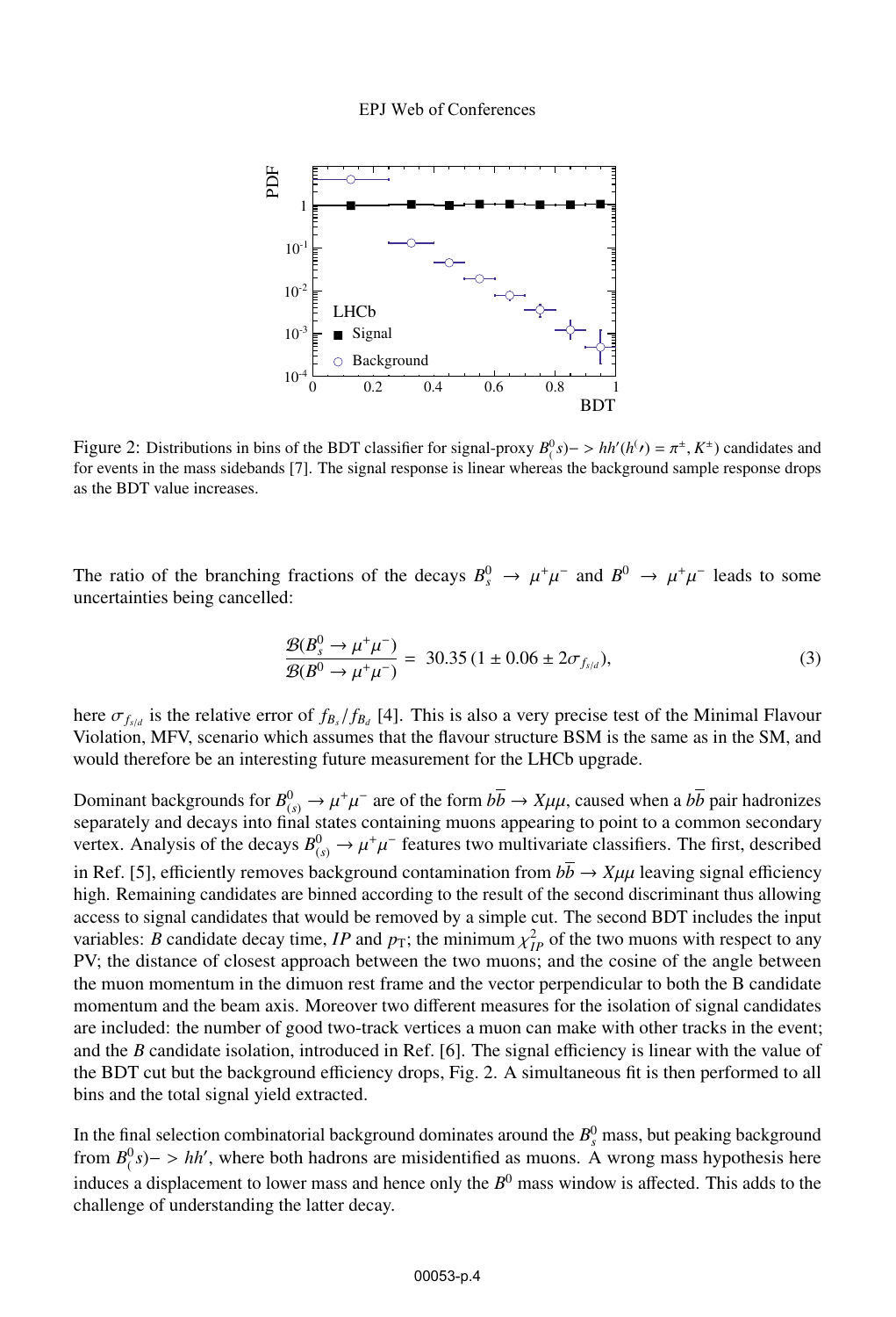

Figure 3: (left) The three most signal like BDT bins are plotted and fitted functions are overlayed.

The normalization is achieved using two decays channels chosen for their similarity to the signal. The decay  $B^0 \to K^+\pi^-$  is chosen because it has similar kinematics, and the decay  $B^+ \to J/\psi K^+$  where  $J/\psi \to \mu^+\mu^-$  is also used because the muon triggering is similar. Signal yield of the normalization and signal channels is used to calculate the branching fractions of  $B^0_{(s)} \to \mu^+\mu^-$  using:

$$
\mathcal{B}(B_q^0 \to \mu^+ \mu^-) = \mathcal{B}_{\text{norm}} \cdot \frac{\epsilon_{\text{norm}}}{\epsilon_{B_q^0 \to \mu^+ \mu^-}} \cdot \frac{f_{\text{norm}}}{f_{B_q}} \cdot \frac{N_{B_q^0 \to \mu^+ \mu^-}}{N_{\text{norm}}}.
$$
(4)

In this equation  $\epsilon$  is the total efficiency of the given decay, this includes the trigger, geometric acceptance and selection. Lastly,  $f_X$  denotes a fragmentation function, which is the probability for a *b* to hadronize into a given hadron *X*. The values of the fragmentation fractions,  $f_X$ , used were measured by LHCb [8].

After normalization, the calculated branching fractions are:

$$
\mathcal{B}(B_s^0 \to \mu^+ \mu^-) = \left(2.9^{+1.1}_{-1.0} \text{(stat)} \, \frac{^{+0.3}_{-0.1} \text{(syst)}}{^{0.0}_{-0.1} \text{(syst)}}\right) \times 10^{-9},
$$
\n
$$
\mathcal{B}(B^0 \to \mu^+ \mu^-) = \left(3.7^{+2.4}_{-2.1} \text{(stat)} \, \frac{^{+0.6}_{-0.4} \text{(syst)}}{^{0.0}_{-0.4} \text{(syst)}}\right) \times 10^{-10},\tag{5}
$$

with statistical significances of 4.0 $\sigma$  and 2.0 $\sigma$  respectively [7]. Low significance of the latter motivates calculating a limit:

$$
\mathcal{B}(B_d^0 \to \mu^+ \mu^-) < 7.4 \times 10^{-10} \tag{6}
$$

to 95% confidence level using the  $CL_s$  method[9].

The CMS collaboration also published measurements of the branching fractions of these decays [10]. An average of the results from LHCb and CMS has been performed [11], the resulting branching fractions are:

$$
\mathcal{B}(B_s^0 \to \mu^+ \mu^-) = (2.9 \pm 0.7) \times 10^{-9}, \n\mathcal{B}(B^0 \to \mu^+ \mu^-) = (3.6^{+1.6}_{-1.4}) \times 10^{-10}.
$$
\n(7)

The statistical significance of the measurement of  $\mathcal{B}(B_s^0 \to \mu^+\mu^-)$  is over 5 $\sigma$ , and thus an observation can be claimed. Comparisons of measurements and the combination can be seen in Fig. 4.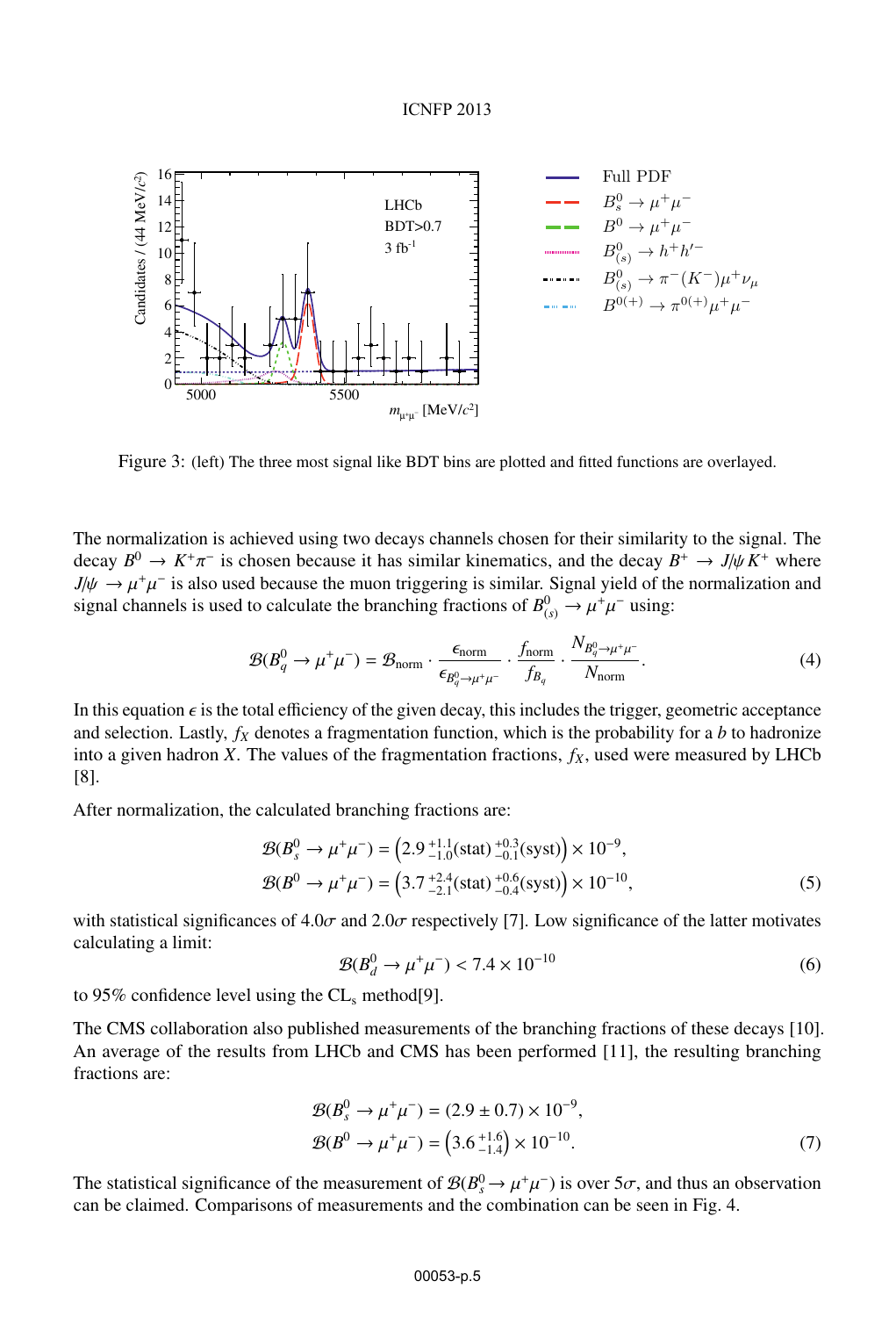

Figure 4: Comparisons of the SM expected branching fraction (green band) for  $B_s^0 \to \mu^+\mu^-$  and  $B^0 \to \mu^+\mu^-$  with the measurements from CMS, LHCb and the combination of these results ( $1\sigma$  uncertainties are shown). While  $B(B_s^0 \to \mu^+\mu^-)$  is very consistent with the SM, for the  $B^0$  channel the results are still statistically consistent but also slightly enhanced.

The two branching fractions measurements of  $B_s^0 \to \mu^+\mu^-$  and  $B^0 \to \mu^+\mu^-$  are powerful constraints on NP, particularly SUSY. Considering them alone is enough to remove a large amount of available parameter space for SUSY, which continues to shrink around SM expectations. It also sets constraints on Wilson coefficients, which remain in good agreement with SM predictions as shown in Ref. [12], and for 2012 results Ref. [13].

Although the significance of the measurements of  $\mathcal{B}(B^0 \to \mu^+\mu^-)$  from LHCb and CMS are low, they are both above SM predictions, Fig. 4; consequently there has been much interest in the possibility of an enhancement here [14, 15].

## **2.2 Search for the very rare decay**  $D^0 \rightarrow \mu^+ \mu^-$

The decay  $D^0 \rightarrow \mu^+\mu^-$  is a  $c \rightarrow u$  FCNC transition, and therefore more suppressed than a  $b \rightarrow s$ current because the decay amplitude is proportional to the mass of the quark running in the loop, and  $m_t^2 \gg m_b^2$ . When there are down-type quarks running in the loops, the GIM mechanism is more effective because they are more degenerate in mass than *u*-type quarks.

Theoretical predictions are less accurate for the  $D^0$  decay than for the  $B^0$  because long distance effects are dominant. However, there are theoretical predictions of the order [16]

$$
\mathcal{B}(D^0 \to \mu^+ \mu^-) \simeq 3 \times 10^{-13},\tag{8}
$$

while the previous limit from Belle [17] is:

$$
\mathcal{B}(D^0 \to \mu^+ \mu^-) < 1.4 \times 10^{-7} \text{at } 90\% \text{ CL.} \tag{9}
$$

So, there are approximately six orders of magnitude to explore for possible NP contributions.

The decay  $D^0 \to \mu^+\mu^-$  is not sensitive to SUSY theories unless they permit *R*-parity violation. Many other models can alter the branching fraction; Ref. [18] shows that a new scalar or boson contributing to the decay can modify the total branching fraction proportionally to the mass of the new particle to the power negative four.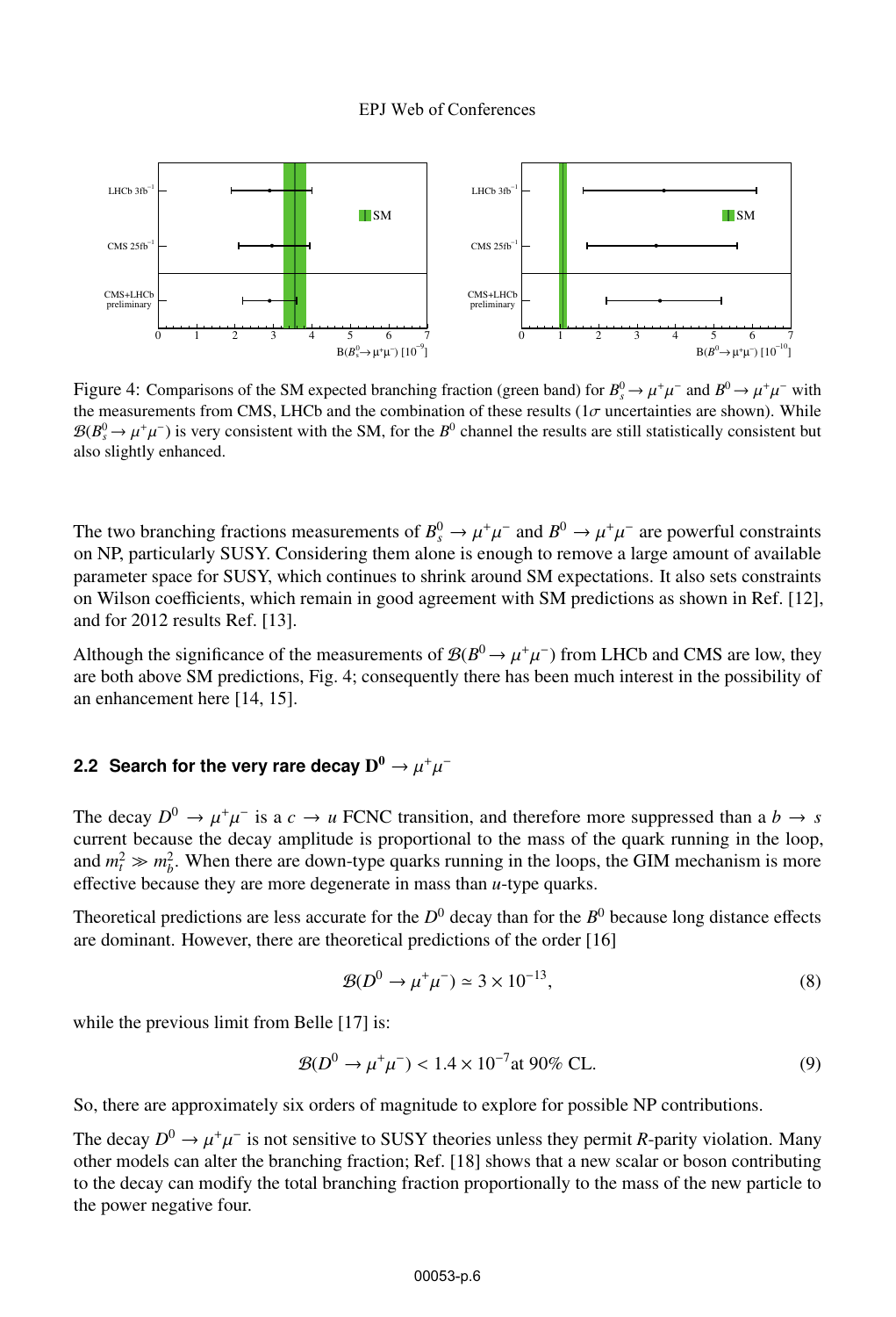

Figure 5: (a) Invariant mass distribution,  $m_{\mu\mu}$ , with  $144 < \Delta m_{\mu\mu} < 147$  MeV/ $c^2$  (b) Delta mass distribution where  $1820 < m_{\mu\mu} < 1885 \text{ MeV}/c^2$ . The fitted pdfs are overlaid, these are: (solid black) the full pdf, (dashed red) *D*<sup>0</sup> →  $\pi$ <sup>+</sup>π<sup>-</sup>, (dashed yellow) combinatorial background, (dash-dotted blue) *D*<sup>0</sup> → *K*<sup>−</sup>π<sup>+</sup>, (dash-dotted purple)  $D^0 \to \pi^- \mu^+ \nu_\mu$ .

This analysis uses 1 fb−<sup>1</sup> of data collected by LHCb in 2011. The *D*<sup>0</sup> candidates were selected from reconstructed  $D^{*+} \to D^0 \pi^+$  requiring a well defined primary and secondary vertices. Again a multivariate selection is applied, optimized to achieve the best possible limit by assuming that no signal will be observed. Yields are extracted from a fit to data in two dimensions, the dimuon mass spectrum *m*<sub>μμ</sub>, and the difference in mass between the  $D^{*+}$  and the  $D^0$ ,  $\Delta m_{\mu\mu}$  [19], the resulting fits are shown in Fig. 5. Normalization is done in relation to the decay  $D^0 \to \pi^+\pi^-$  in the same way as shown in Eq. 4. The branching fraction of the normalization mode is  $O(10^{-4})$  and this channel also constitutes the main peaking background because of similarity in mass between pions and muons. Studies were done regarding this peaking background, its shape is fixed in the fit. Another background, that appears at lower mass, is from  $D^0 \to \pi^- \mu^+ \nu_\mu$  where the neutrino is not reconstructed. These backgrounds can all be seen in Fig. 5.

# 2.3 Search for the forbidden decay  $\mathrm{B_{(s)}^0} \rightarrow \mathrm{e}^\pm \mu^\mp$

The analysis of the decay  $B^0_{(s)} \to e^{\pm} \mu^{\mp}$  is a direct search for a Lepton Flavour Violation (LFV). Many models permit these kind of interactions, for example heavy singlet Dirac neutrinos [20] can mediate these currents, as could various SUSY models [21]. There are also models which contain leptoquark objects that carry both colour and lepton flavour but many of these conflict with the lifetime of the proton, which is known to be greater than  $O(10^{34})$  years, unless the leptoquark is high enough [22]. However, the Pati-Salam model [23] treats lepton number as a fourth colour and predicts  $\tau_p \sim 10^{35}$ years and is therefore attractive among these models. Previous limits of lepto-quark masses are set by ATLAS [24–26] and CMS [27–29].

The analysis strategy is very similar to that for  $B_s^0 \to \mu^+\mu^-$  and  $B^0 \to \mu^+\mu^-$  in that there are two BDTs of which a loose cut is applied to one and the remaining candidates are binned in the other. There is then a simultaneous fit to eight BDT bins, each of which contributes equally to the total signal yield. For  $B^0_{(s)} \to e^{\pm} \mu^{\mp}$  only the normalization channel  $B^+ \to K^+ \pi^-$  is required and corrections are made for energy losses in bremsstrauhlung from the electron.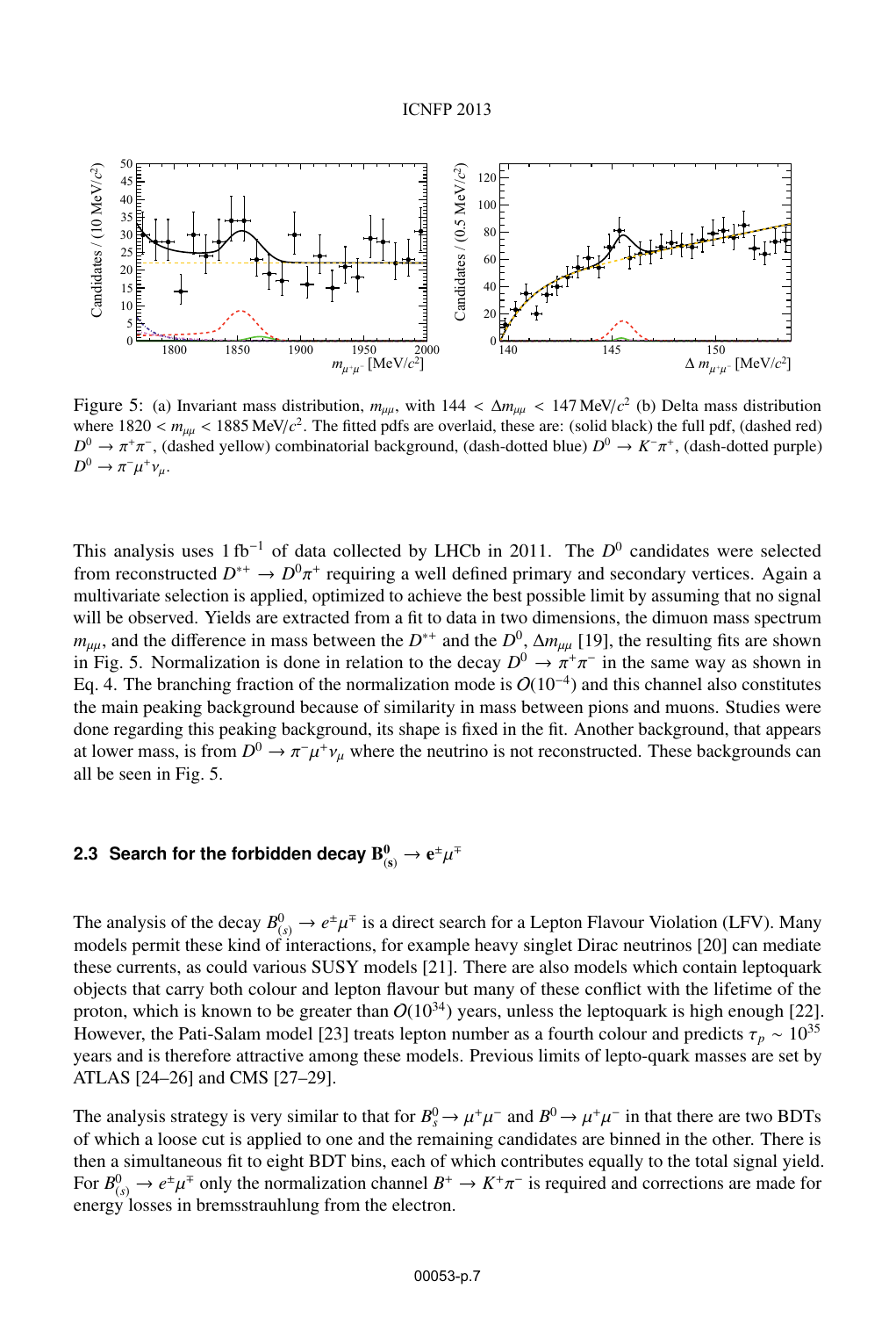#### EPJ Web of Conferences

No evidence for the decay  $B_s^0 \to e^{\pm} \mu^{\mp}$  or  $B^0 \to e^{\pm} \mu^{\mp}$  is seen, and limits on the branching fractions are set:

$$
\mathcal{B}(B_s^0 \to e^{\pm} \mu^{\mp}) < 1.1(1.4) \times 10^{-8},
$$
\n
$$
\mathcal{B}(B^0 \to e^{\pm} \mu^{\mp}) < 2.8(3.7) \times 10^{-9} \tag{10}
$$

at a 90 (95)% confidence level [30]. Model-independant limits on the branching fractions can be interpreted in the context of Pati-Salam lepto-quarks and limits computed on their mass:

$$
M_{LQ}(B_s^0 \to e^{\pm} \mu^{\mp}) > 107(101) \text{ TeV}/c^2,
$$
  
\n
$$
M_{LQ}(B^0 \to e^{\pm} \mu^{\mp}) > 135(126) \text{ TeV}/c^2
$$
\n(11)

at a 90(95)% confidence level [30]. The magnitude of the masses of these particles testifies as to how effective indirect searches for NP are.

## **3 Electroweak penguin decays**

### **3.1 Observation of a new resonance in** B<sup>+</sup> → K<sup>+</sup>μ<sup>+</sup>μ<sup>−</sup> **decay at low recoil**

There has been significant interest in measurements of the decay  $B^+ \to K^+\mu^+\mu^-$  and  $B^0 \to K^0\mu^+\mu^$ because of the large deviation from SM expectation observed in the Isospin Asymmetry, *AI*, of this decay [31]. The *AI* is defined as the ratio of the differences in the branching fraction of the neutral and charged modes of  $B \to K\mu\mu$  to the sum of them (corrected for lifetime differences):

$$
A_{I} = \frac{\mathcal{B}(B^{0} \to K^{0}\mu^{+}\mu^{-}) - \frac{\tau_{0}}{\tau_{+}}\mathcal{B}(B^{+} \to K^{+}\mu^{+}\mu^{-})}{\mathcal{B}(B^{0} \to K^{0}\mu^{+}\mu^{-}) + \frac{\tau_{0}}{\tau_{+}}\mathcal{B}(B^{+} \to K^{+}\mu^{+}\mu^{-})}.
$$
\n(12)

In the spectator model this should be zero [32], however a deviation is measured to  $4.4\sigma$  from the SM, which is most significant in low and high  $q^2$  regions. Even more intriguingly  $A_I$  for the excited  $K^*$ mode is consistent with zero, as expected in the SM.

A resonance at <sup>∼</sup> <sup>4190</sup> MeV was observed in the invariant dimuon mass at low kaon recoil, or high *<sup>q</sup>*2, in the decay  $B^+ \to K^+ \mu^+ \mu^-$  [33], where  $q^2$  is the invariant mass of the dimuon system squared,  $m_{\mu\mu}^2$ . Resonances in this  $q^2$  region are not very well understood, what is known experimentally comes from the BES collaboration [34] where interferences between resonances are accounted for.

The selection is made with  $m_{K\mu\mu}$  constrained to the nominal mass of the *B* in order to increase the resolution of the resonance. A free fit was performed beginning around the  $\psi(3770)$  resonance to include a Breit-Wigner resonance which interferes with the non-resonant component of  $B^+ \to K^+\mu^+\mu^$ with a strong phase. Properties of the observed resonance resemble closely those of the  $\psi$ (4160) as measured by BES. Therefore another fit was performed with the addition of the  $\psi$ (4160) and the  $\psi(4040)$  where parameters were allowed to float within their Gaussian uncertainties. The two fit results can be compared in Table 1. [34] To ensure that this resonance is not the *Y*(4260) [35] a likelihood scan is done in two-dimensions to a single resonance. The resulting profile likelihood is shown in Fig. 7, it shows that the *Y*(4260) hypothesis is rejected by more than  $4\sigma$ . This analysis has therefore made the first observation for the decays  $B^+ \to \psi(4160)K^+$  and  $\psi(4160) \to \mu^+\mu^-$ .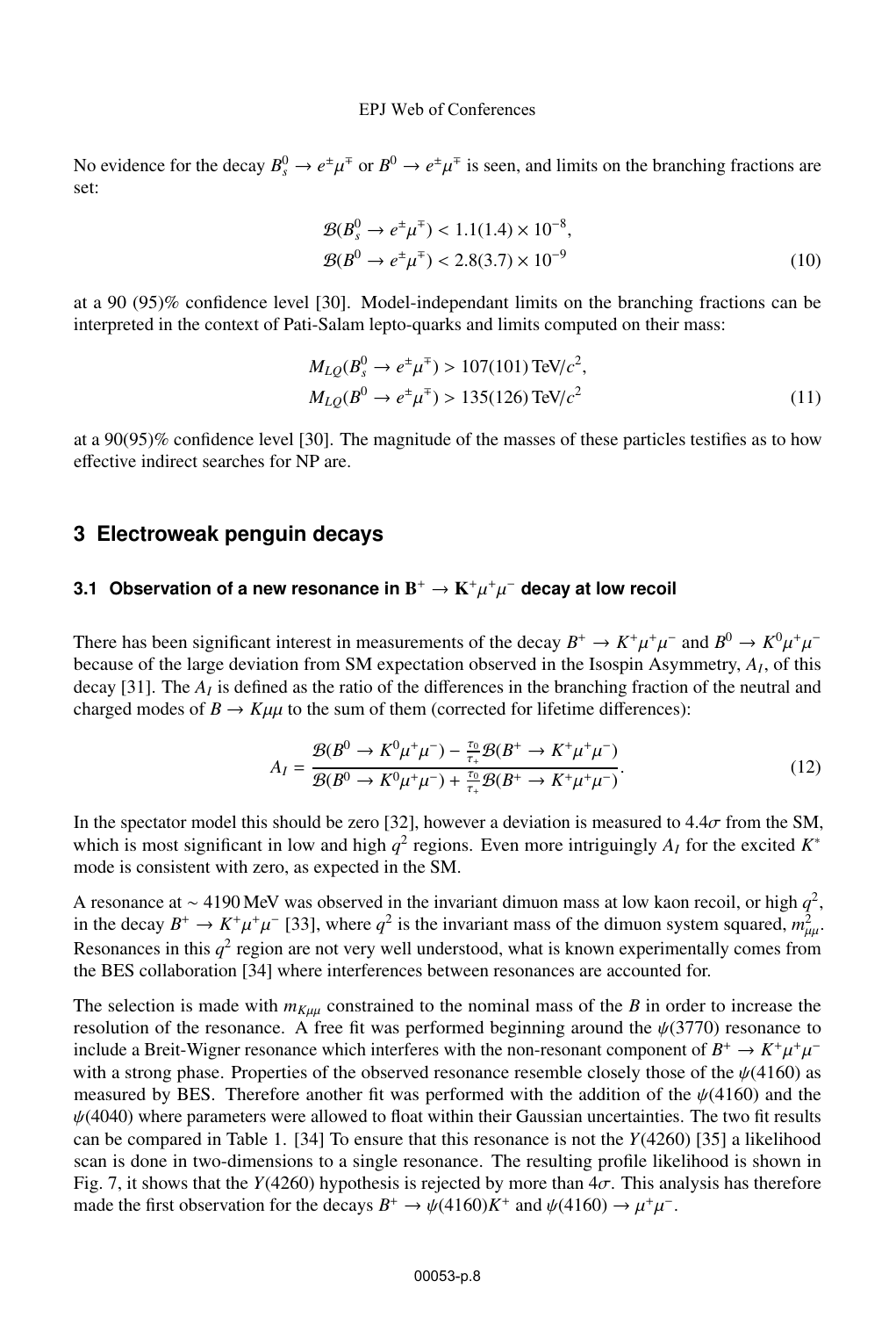Table 1: Results from the fit to the resonance observed in the low recoil region of  $B^+ \to K^+ \mu^+ \mu^-$ , where the Unconstrained column is a free fit and that labelled  $\psi(4160)$  has parameters allowed to float within the Gaussian uncertainties of measurements by BES [34]. The latter also includes the  $\psi$ (4040) state.

|               |                               | Unconstrained       | $\psi(4160)$        |
|---------------|-------------------------------|---------------------|---------------------|
| $\mathcal{R}$ | $\left[\times 10^{-9}\right]$ | $3.9_{-0.6}^{+0.7}$ | $3.5^{+0.9}_{-0.8}$ |
| <b>Mass</b>   | [MeV/ $c^2$ ]                 | 4191                | $4190 \pm 5$        |
| Width         | [MeV/ $c^2$ ]                 | $65^{+22}_{-16}$    | $66 \pm 12$         |
| Phase         | [rad]                         | $-1.7 \pm 0.3$      | $-1.8 \pm 0.3$      |



Figure 6: Fits to the dimuon invariant mass spectra where the resonance in the fit is (left) unconstrained, (right) constrained to the BES measurements



Figure 7: Profile likelihood scan for a single extra resonance interfering with the non-resonant component. It is seen that the LHCb best fit is consistent with the  $\psi$ (4160), whereas the hypothesis of the *Y*(4260) is rejected by more than  $4\sigma$ .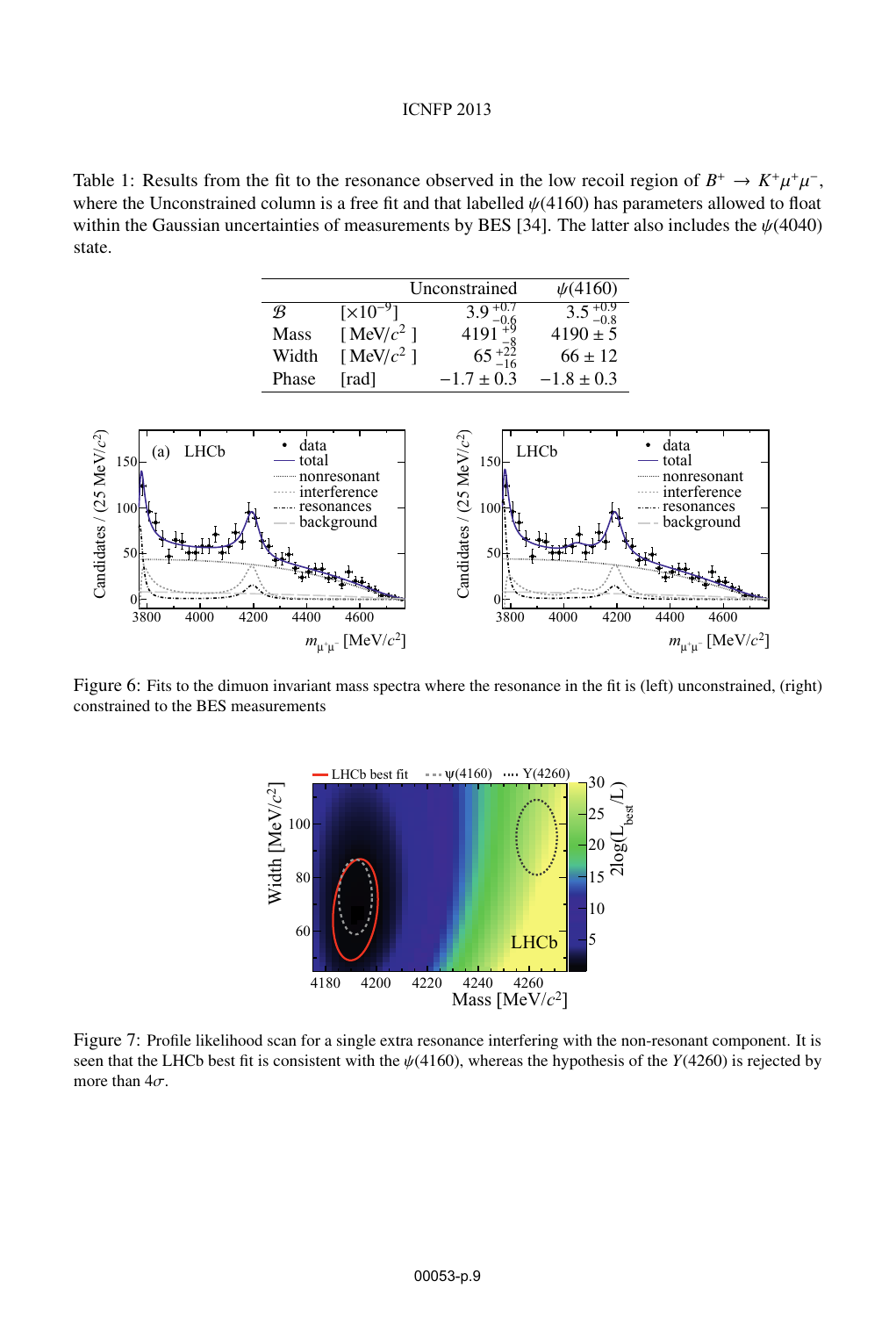# **3.2 Angular analysis of the decay**  $B^0 \to K^{*0} \mu^+ \mu^-$

The angular analysis of the  $B^0 \to K^{*0} \mu^+ \mu^-$ , where  $K^{*0} \to K^+ \pi^-$  decay provides information on the helicity structure of the involved amplitudes, which are sensitive to NP contributions.

Three angles describe the decay, they are:  $\phi$ , the angle between the planes formed by the dimuon pair and the daughters of the  $K^{*0}$ ;  $\theta_f$ , the angle formed by the flight of the  $\mu^+$ ( $\mu$ m) and the  $B^0(\overline{B}^0)$  meson in the dimuon rest frame; and  $\theta_K$ , the angle between the flight direction of the kaon and  $B^0(\bar{B}^0)$  in the  $K^{*0}(\overline{K}^{*0})$  rest frame.

The angular distribution can be written:

$$
\frac{1}{d\Gamma/dq^2} \frac{d^4\Gamma}{d\cos\theta_K d\phi dq^2} = \frac{9}{32\pi} \Big[ \frac{3}{4} (1 - F_L) \sin^2\theta_K + F_L \cos^2\theta_K - F_L \cos^2\theta_K \cos 2\theta_\ell \n+ \frac{1}{4} (1 - F_L) \sin^2\theta_K \cos 2\theta_\ell + S_3 \sin^2\theta_K \sin^2\theta_\ell \cos 2\phi \n+ S_4 \sin 2\theta_K \sin 2\theta_\ell \cos \phi + S_5 \sin 2\theta_K \sin \theta_\ell \cos \phi \n+ S_6 \sin^2\theta_K \cos \theta_\ell + S_7 \sin 2\theta_K \sin \theta_\ell \sin \phi \n+ S_8 \sin 2\theta_K \sin 2\theta_\ell \sin \phi + S_9 \sin^2\theta_K \sin^2\theta_\ell \sin 2\phi \Big], \quad (13)
$$

where  $F_L$  is the longitudinal component of the  $K^{*0}$  meson and the  $S_i$  parameters are functions of Wilson coefficients. It has recently been shown that Eq. 13 can be rewritten with  $P'_i$  coefficients [36–40] which have reduced theory uncertainties, where:

$$
P'_{j=4,5,6,8} = \frac{S_{i=4,5,7,8}}{\sqrt{F_{\rm L}(1 - F_{\rm L})}}.\tag{14}
$$

Each *P*' variable is calculated in 6 bins of  $q^2$  and compare to the SM predictions from Ref. [41]. In all of the  $q^2$  regions for  $P'_4$ .  $P'_6$  and  $P'_8$  the experimental results are consistent with theory, Fig 8. However the measurement of  $P_5^r$  deviates by 3.7 $\sigma$  from SM predctions in the region 4.3 <  $q^2$  < 8.68 GeV<sup>2</sup>/ $c^4$ , and deviates by 2.5 $\sigma$  in the the theoretically favoured region (1 <  $q^2$  < 6 GeV<sup>2</sup>/ $c^4$ ), Fig 8 [42].

### **4 Summary**

Beyond SM physics scenarios often predict observable effects in the flavour sector, particularly in the decays of beauty and charmed mesons. Thus far, new physics has not been observed in the flavour sector despite the higher energies accessible in loop level diagrams through which many of these decays are mediated. Although no observations of NP in the flavour sector have been made many stringent limits have been set which serve to constrain possible NP scenarios.

Sensitive probes for NP are the purely leptonic modes of  $B^0$ ,  $B_s^0$  and  $D^0$  to a dimuon pair, all of which have been analysed by the LHCb collaboration. The first observation of the  $B_s^0 \to \mu^+\mu^-$  decay has been made and the best limit to date has been set on  $B^0 \to \mu^+\mu^-$  in cobination with CMS. A confidence limit has also been set on the branching fraction of the decay  $D^0 \to \mu^+\mu^-$ .

It is possible that NP could be observed at LHCb directly via lepton flavour violating decays, such as  $B_{(s)}^0 \to e^{\pm} \mu^{\mp}$ . A limit on this branching fraction was set, and is consistent with SM predictions. It also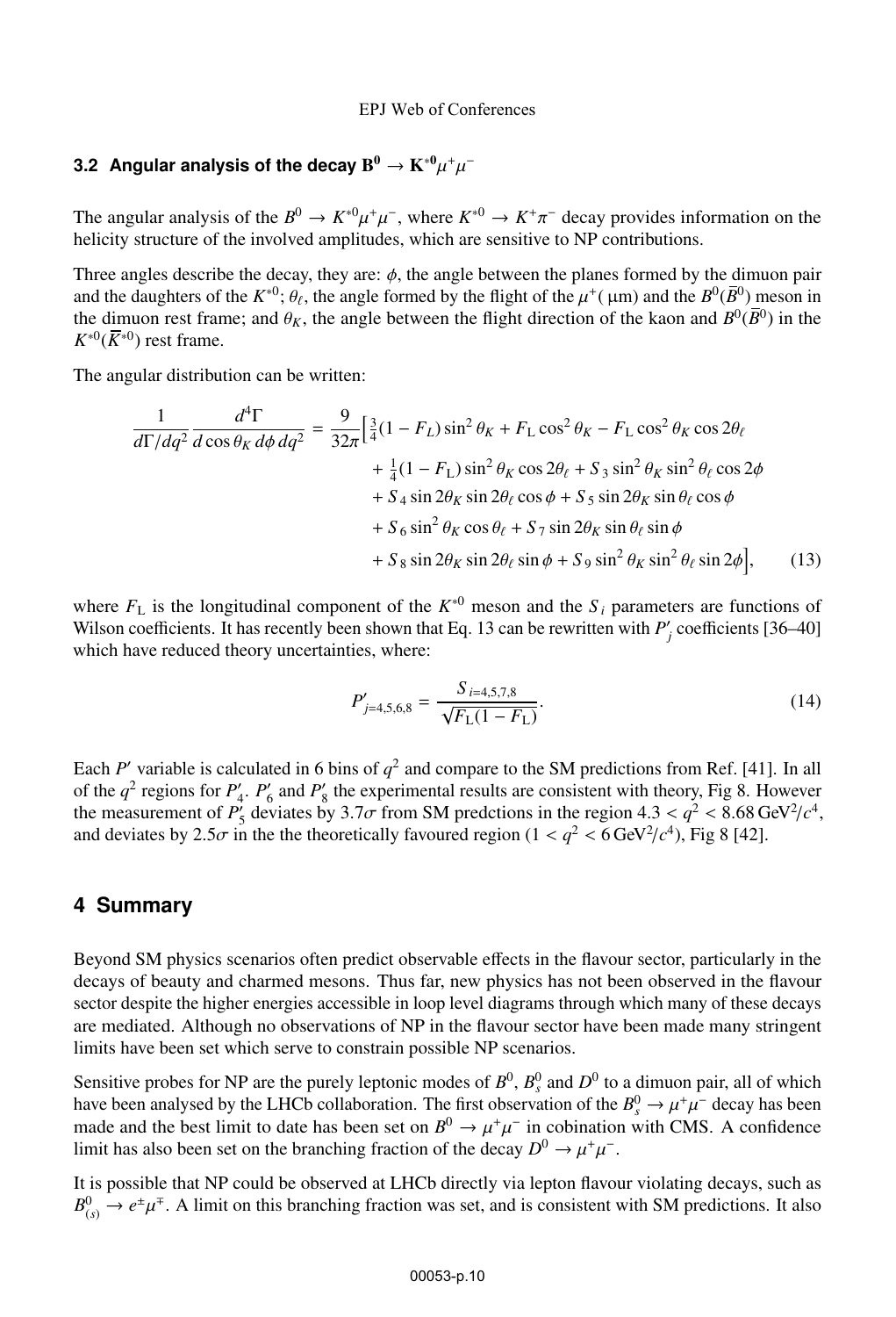

Figure 8: Measurements of the angular observables  $P'_{j=4,5,6,8}$  binned in  $q^2$ , and the theoretically favoured region of  $1 < q^2 < 6 \text{ GeV}^2/c^4$  for  $P'_5$ , which is the variable in most tension with the SM.

constrains NP models with LFV, particularly the Pati-Salam model, for which mass constraints on the mediating lepto-quarks are a factor of two higher than previous limits.

The LHCb collaboration have recently observed a new resonance in the dimuon distribution at high  $q^2$ in the decay  $B^+ \to K^+\mu^+\mu^-$ . This corresponds to the first observation of both  $B^+ \to K^+\psi(4160)$  and  $\psi(4160) \rightarrow \mu^+\mu^-$ . Studting resonant structures in the low recoil region of  $B^+ \rightarrow$  $K p\mu^+\mu^-$  and how they effect related observables will be an important part of future measurements. Additionally electroweak penguin decays of *b*-hadrons, coupled with the large data samples from

LHCb, open up a whole new area to explore exotic charm states above the open charm threshold.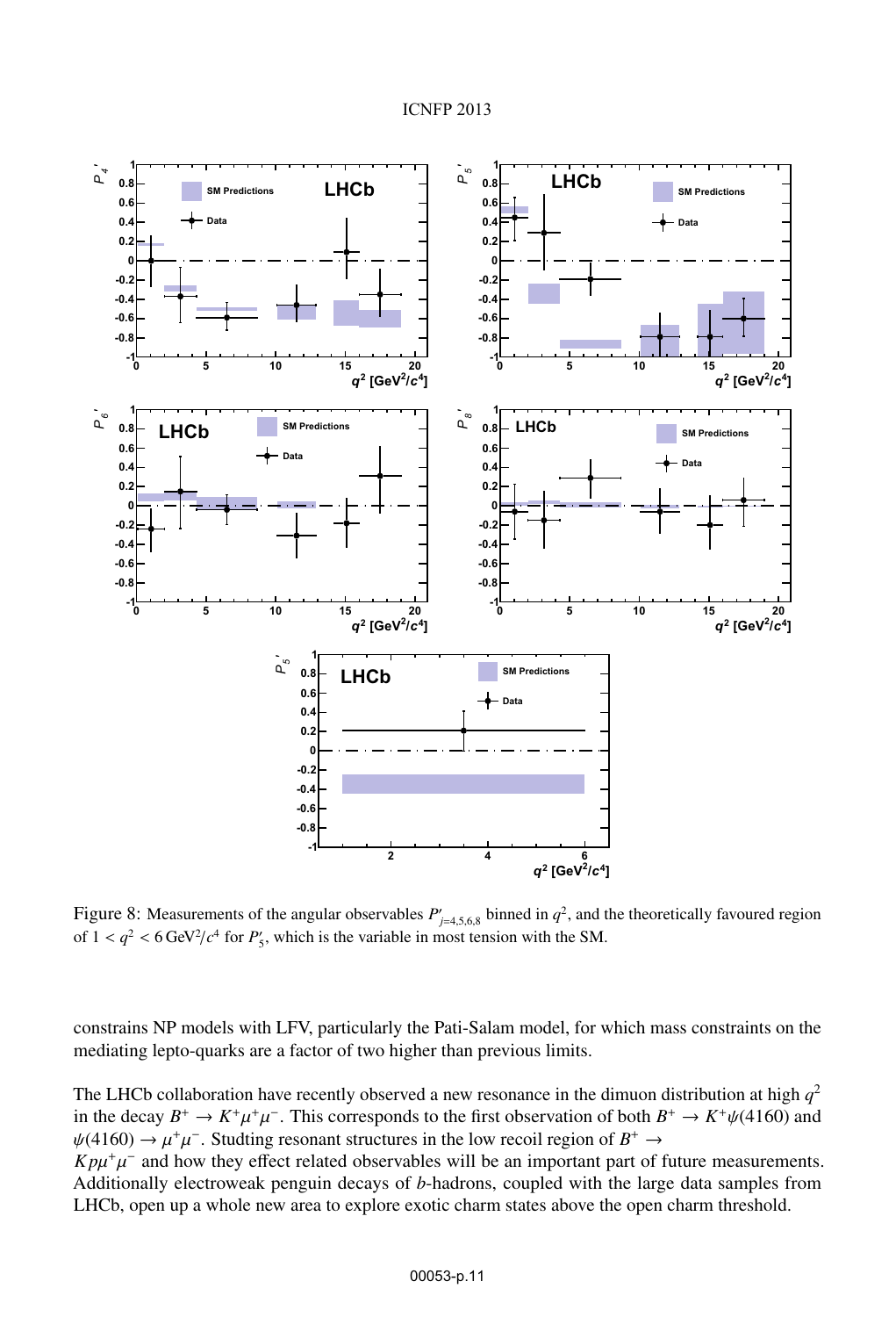### EPJ Web of Conferences

An angular analysis of the rare electroweak penguin decay  $B^0 \to K^{*0} \mu^+ \mu^-$  has been performed by the LHCb collaboration using new form factor independent observables.

While experimental results in the flavour sector remain in agreement with theoretical predictions of the SM it must be assumed that either the scale of NP is high, or it mirrors the flavour structure of the SM.

Analyses presented here use the 1 fb<sup>-1</sup> collected at  $\sqrt{s}$  = 7 TeV and some also use the additional 2 fb<sup>-1</sup> collected at  $\sqrt{s}$  = 8 TeV. After the current shutdown LHCb will collect 4 fb<sup>-1</sup>, more than doubling the dataset. Updates with improved sensitivity are therefore to be expected in the near future.

## **References**

- [1] R. Aaij et al., Physics Letters B 694, 209 (2010)
- [2] A.A. Alves Jr. et al. (LHCb collaboration), JINST 3, S08005 (2008)
- [3] R. Aaij, J. Albrecht, F. Alessio, S. Amato, E. Aslanides et al. (2012), 1211.3055
- [4] A.J. Buras, J. Girrbach, D. Guadagnoli, G. Isidori, Eur.Phys.J. C72, 2172 (2012), 1208.0934
- [5] R. Aaij et al. (LHCb collaboration), Phys. Rev. Lett. 108, 231801 (2012), 1203.4493
- [6] A. Abulencia et al. (CDF Collaboration), Phys.Rev.Lett. 95, 221805 (2005), hep-ex/0508036
- [7] R. Aaij et al. (LHCb collaboration), Phys. Rev. Lett. 111, 101805 (2013), 1307.5024
- [8] R. Aaij et al. (LHCb collaboration), JHEP 04, 1 (2013), 1301.5286
- [9] A.L. Read, Journal of Physics G: Nuclear and Particle Physics 28, 2693 (2002)
- [10] S. Chatrchyan et al. (CMS Collaboration) (2013), 1307.5025
- [11] *Combination of results on the rare decays*  $B^0_{(s)} \to \mu^+\mu^-$  *from the CMS and LHCb experiments* (2013), CMS-PAS-BPH-13-007, LHCb-CONF-2013-012
- [12] F. Beaujean, C. Bobeth, D. van Dyk (2013), 1310.2478
- [13] W. Altmannshofer, D.M. Straub, JHEP 1208, 121 (2012), 1206.0273
- [14] W.S. Hou, M. Kohda, F. Xu, Phys.Rev. D87, 094005 (2013), 1302.1471
- [15] G.W.S. Hou (2013), 1307.2448
- [16] G. Burdman, E. Golowich, J. Hewett, S. Pakvasa, Phys. Rev. D 66, 014009 (2002)
- [17] H. Guler et al. (The Belle Collaboration), Phys. Rev. D **81**, 091102 (2010)
- [18] E. Golowich, J. Hewett, S. Pakvasa, A.A. Petrov, Phys. Rev. D 79, 114030 (2009)
- [19] R. Aaij et al. (LHCb collaboration), Phys. Lett. B725, 15 (2013), 1305.5059
- [20] A. Ilakovac, Phys. Rev. D **62**, 036010 (2000)
- [21] R. Diaz, R. Martinez, C. Sandoval, The European Physical JournalC-Particles and Fields 46, 403 (2006)
- [22] S. Kovalenko, I. Schmidt, Phys.Lett. B562, 104 (2003), hep-ph/0210187
- [23] J.C. Pati, A. Salam, Phys. Rev. D10, 275 (1974), erratum-ibid. D11 (1975) 703
- [24] G. Aad et al. (ATLAS Collaboration), JHEP 1306, 033 (2013), 1303.0526
- [25] G. Aad et al. (ATLAS Collaboration), Phys.Lett. B709, 158 (2012), 1112.4828
- [26] G. Aad et al. (ATLAS Collaboration), Eur.Phys.J. C72, 2151 (2012), 1203.3172
- [27] S. Chatrchyan et al. (CMS Collaboration), JHEP 1212, 055 (2012), 1210.5627
- [28] S. Chatrchyan et al. (CMS Collaboration), Phys.Rev. D86, 052013 (2012), 1207.5406
- [29] S. Chatrchyan et al. (CMS Collaboration), Phys.Rev.Lett. 110, 081801 (2013), 1210.5629
- [30] R. Aaij et al. (LHCb collaboration) (2013), to appear in Phys. Rev. Lett., 1307.4889
- [31] R. Aaij et al. (LHCb collaboration), JHEP 07, 133 (2012), 1205.3422